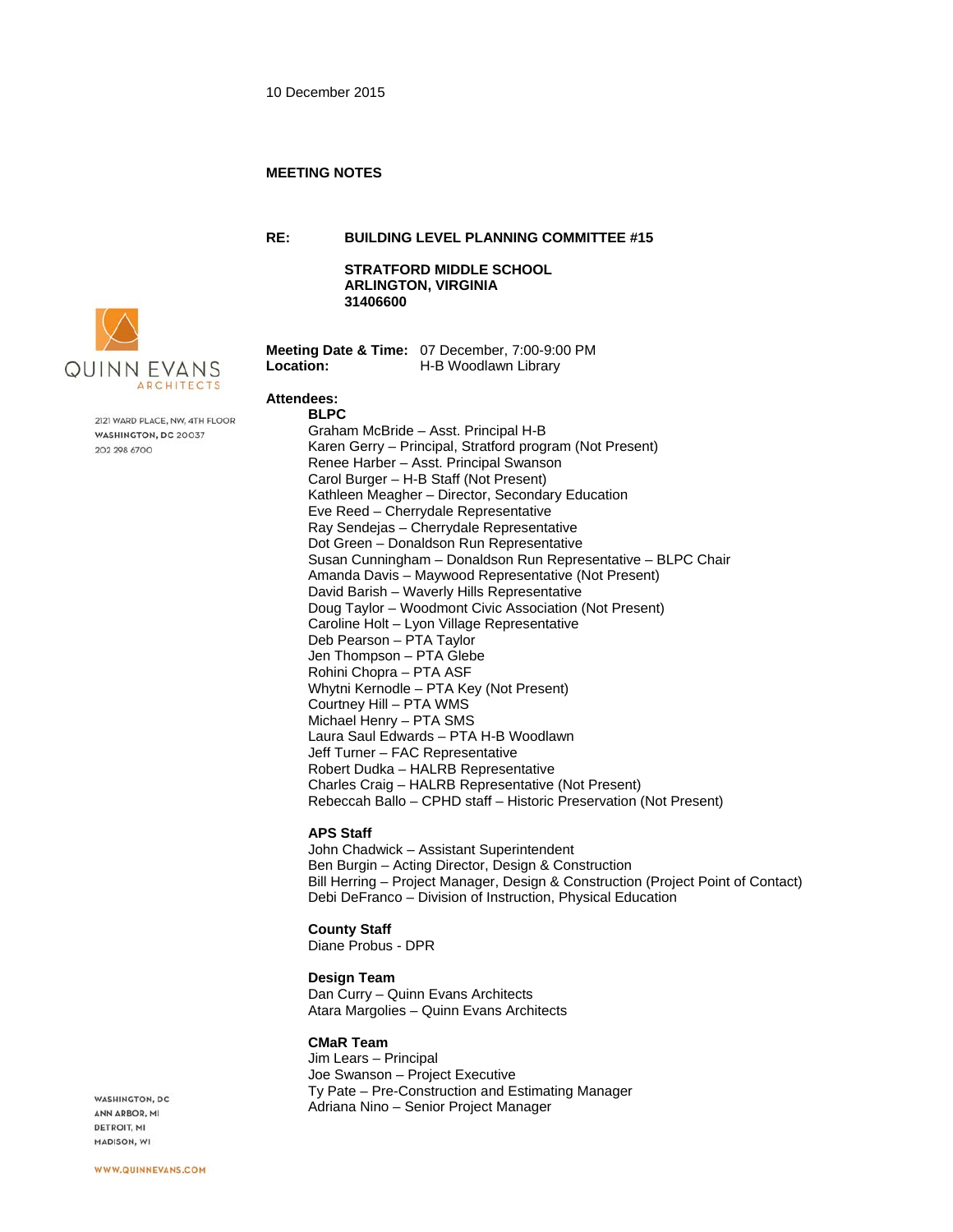10 December 2015 Page 2 of 5

> This was the sixteenth meeting of the Stratford Middle School Building Level Planning Committee (BLPC). The BLPC is appointed by the Arlington School Board to assist the Facilities and Operations staff and advise the School Board on each major capital / renewal project.

Discussion points are summarized below. This summary presents Quinn Evans Architects' understanding of discussions, decisions, and recommended actions. We request that all attendees review these Meeting Notes and notify APS with recommended revisions or questions.

Before the meeting began, at 6:30 pm, several members of the BLPC and the Turner preconstruction team joined APS and QEA on a walk-through through the existing building. The group walked through all floors and saw the cafeteria, gym, weight room, auditorium lobby, the Stratford Program space, and a few classrooms throughout.

### **1. INTRODUCTION**

a. Susan Cunningham (chair) opened the meeting with roundtable introductions due to new attendees.

# **2. REVIEW OF SCHEDULE AND MEETINGS**

- a. Atara Margolies (QEA) reviews the SD meeting schedule, and recent or upcoming meetings in the next week or so.
	- i. VDOT pre-scoping meeting on 12/1
	- ii. RPA meeting with Arlington County 12/9
	- iii. Meeting with APS instructional on 12/10
	- iv. PFRC 12/16
- b. Review of overall SD schedule. School Board to meet on historic designation of Stratford site on 12/8.

#### **3. INTRODUCTION OF TURNER CONSTRUCTION (CM-AT-RISK)**

- a. Joe Swanson from Turner introduced the company and reviewed Turner's experience in K-12 construction, particularly with multiple phases while buildings are occupied. Turner also demonstrated their experience with historic buildings.
- b. Each team member present introduced themselves to the BLPC and explained their role.
- c. In summary, Mr. Swanson defined the role of the CM at Risk in the preconstruction phase of the project and Turner's role in helping to maximize the project design while keeping the project within the budget and the schedule.

#### **4. SCHOOL BOARD**

- a. Emma Viola-Sanchez, Arlington School Board chair, stopped in to the meeting to talk about the School Board approval of the West Option concept plan and to answer any questions BLPC members might have.
- b. February 2, 2016 there will be a commemoration of the integration of Stratford Junior High.
- c. Local historic district designation will not happen until the Use Permit is being approved – likely in July 2016.
- d. BLPC asked if the School Board was specifically asking for a scheme that was between the minimum and maximum values of the range approved. Ms. Viola-Sanchez stressed that the School Board wants to see the project come in on time and on budget; and it may not go over the maximum dollar value approved.
- e. John Chadwick (APS) asserted that by the end of SD we will know what program pieces are in, and where they are placed. Sacrifices needed to be

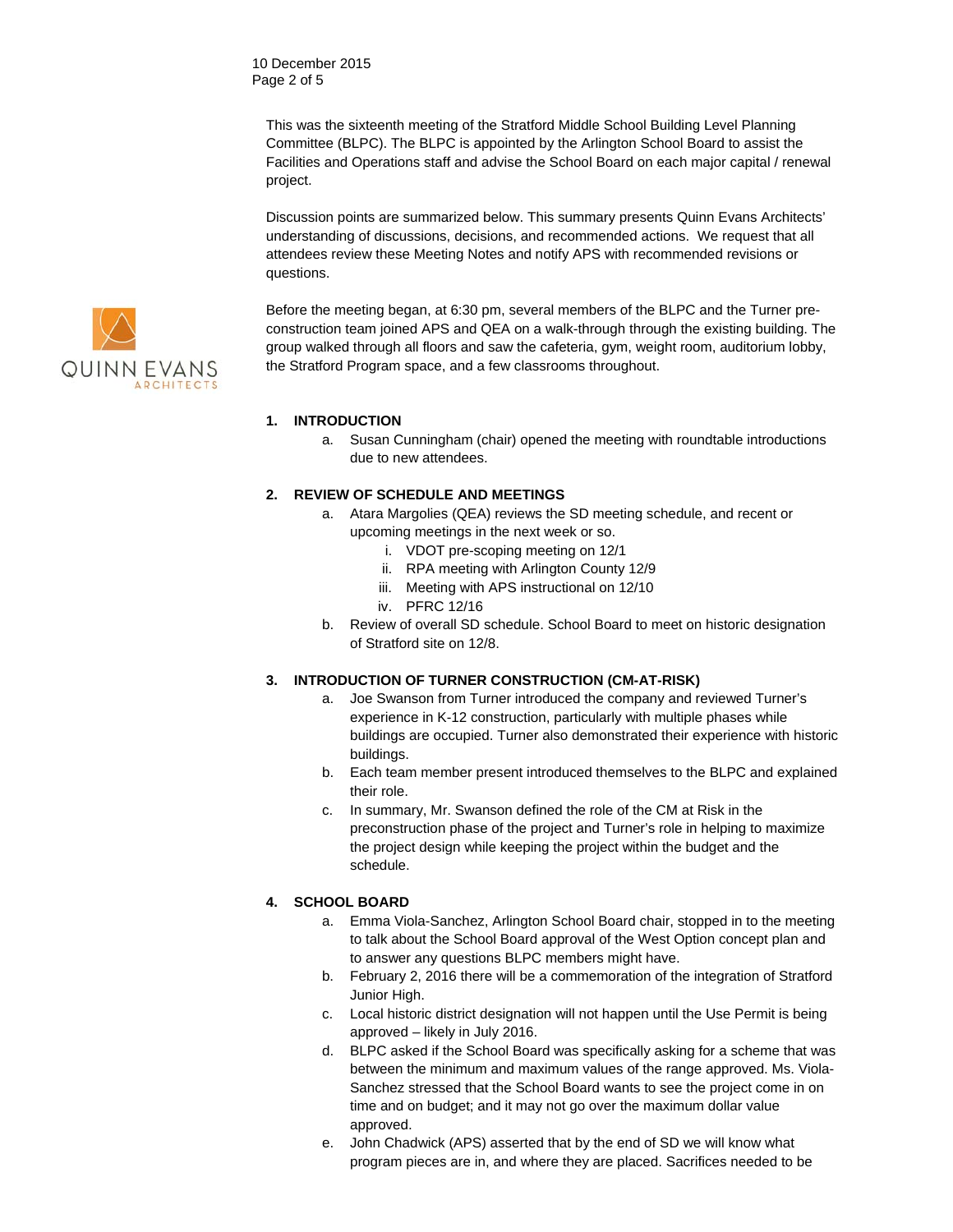made will be apparent by that point. May come to the School Board with some optional items above a base scheme, but all within the approved budget range.

- f. Viola-Sanchez said the School Board is aware that not everything is worked out in Schematic Design, and some things will be discovered during this phase that were not known during concept design.
- g. She also stated that the Board trusts the APS staff to manage and execute the projects. The Board is committed to "celebrating the history of this building." She stressed that there are lots of expectations for this project, but also lots of support from the Board.

### **5. ARCHITECTURAL PRECEDENTS**

- a. Dan Curry (QEA) opens the architectural portion of the presentation with a discussion of the different ways of building an addition that connects to a historic building.
- b. The Draft Historic District Design Guidelines provide some input on building massing and materials.
- c. Regardless of designation, APS is committed to respecting the intent of the guidelines in designing the addition.
- d. Several precedent images are shown that cover the spectrum of approaches of adding a new addition to an existing historic structure.
	- i. Similar building elements, with a clear design element that separates old from new. New addition could have materials and details that recall or relate to those on the existing building.
	- ii. Complete departure. Modern addition to a historic building where there is little relationship between the two other than the stark differentiation.
	- iii. Approach that is between the two already mentioned; combination of similar materials and more modern materials. Modern massing, but with some elements (fenestration, for example) that relate to the existing building.
- e. Examples of precedent building materials. Dan showed examples where the base/ground floor of the building was clad with a different material than the upper floors and indicated that as this is a pattern seen on the south façade of the existing building at the gym façade, this may be something to consider on the new addition.

### **6. MASSING AND FLOOR PLANS**

- a. Dan Curry presented two massing strategies
	- i. Option 1: Ground floor rotated 90 degrees so auxiliary gym space is double height at the west end of the addition. Upper two floors are long in the north-south direction and the massing extends south of the existing south façade by approximately 80'.
	- ii. Option 2: All three floors stack; auxiliary gym is on ground floor and is not a double height space. Massing is more of a square form where the first option was more rectangular. It does not extend as far south, but extends farther west on the upper 2 floors
	- iii. Both options show a glazed "hyphen" space along the west face of the existing building where the connection with the new addition occurs.
	- iv. Both options show a new stair central to the addition that serves as the main vertical circulation for the addition.
- b. Dan Curry reviewed the building stacking.
- c. Dot Green asks about classrooms along the north side on the first floor: what are they used for as there is no natural light in those rooms? Dan responds that if lightwells can be created to bring light down to those rooms there are greater possibilities for programming; otherwise the goal is to not use them for core or science but rather for electives that may be possible without daylight.

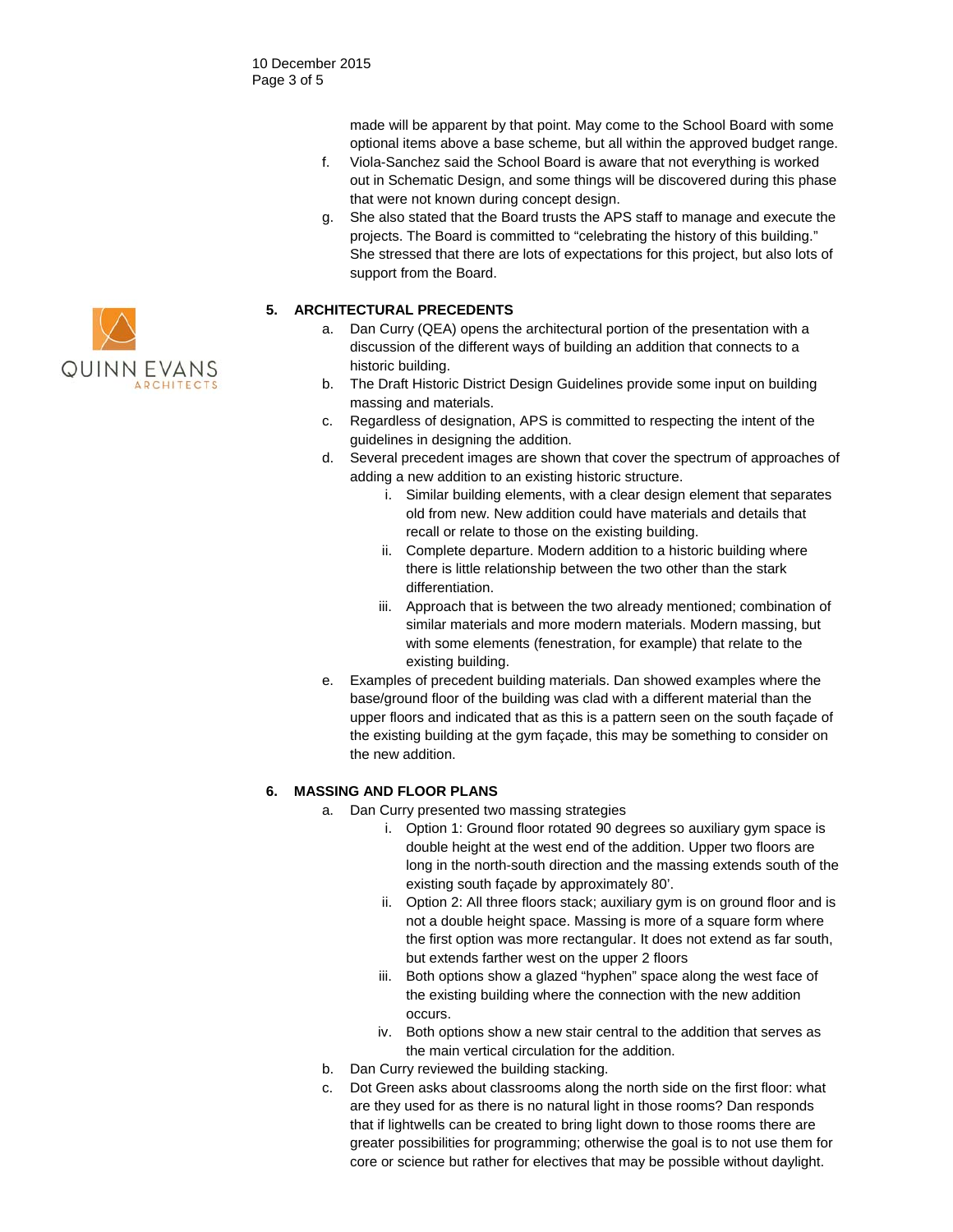- d. Renee Harber mentions that she would prefer  $6<sup>th</sup>$  grade to share the 3<sup>rd</sup> floor with  $7<sup>th</sup>$  grade rather than be on the 1<sup>st</sup> floor and have electives and other shared classrooms on that floor.
- e. Robert Dudka asked that massing views be shared from the north (from DPR property) as well.
- f. Discussion about how decisions are made when a material that may be historically appropriate but is not environmentally appropriate. Dan Curry explained how there are many options on the market these days so that conflict is not something to be concerned about. John explained that what is inside the wall to contribute to performance often does not have much to do with the choice of exterior material, so that is how that conflict can be handled.
- g. Debi DeFranco provided comments on the size/height of the auxiliary gym and the size of health classrooms.
- h. Discussion about locker rooms and how many students need to be accommodated at one time. Ms. DeFranco mentions up to 200 students could need to change at the same time.
- i. Several comments made on specific instructional space requirements for the project. John Chadwick states that the program and space requirements for the school are determined by APS instructional staff. After the upcoming meeting with APS instruction, QEA will discuss with the BLPC what sacrifices or trade-offs may need to happen.

# **7. OPTIONS FOR THE NEW ELEVATOR AT THE EAST END**

- a. Dan Curry reviews two options for locating a new elevator that travels from basement to third floor at the east end of the existing building to improve the accessible path between those floors.
	- i. Option 1: Using shaft for existing elevator that is from B to 1. Elevator would extend through to 2 and 3 with a new corridor constructed over the roof that would connect at 2 and 3 at the east end of the central classroom bar.
	- ii. Option 2: Create a new elevator shaft towards that end of the classroom bar but in a space currently occupied by classrooms on each level. Three classrooms would be affected, requiring replacement somewhere else, likely in the new addition. Furthermore, excavation at the basement level would be needed for the elevator and a corridor to connect to the basement as there is no existing basement in that location.
- b. QEA will continue to develop these two schemes and work with Turner on feasibility; will update BLPC.
- c. John Chadwick raises the possibility of doing Option 2, but only from floors 1-3, thus eliminating the costly basement piece. A person who needs to use an elevator to travel from floor to floor would need to change elevators at the 1<sup>st</sup> floor, although the two elevators would be quite near each other.
	- i. Some BLPC members thought this was a compromise position worth pursuing; some felt it did not solve the problem completely.
- d. Question about building security: what is the security plan with an increase in entrances? Will the existing Vacation Lane bus loop entrance remain the "main entrance?"
	- i. Discussion about how existing main entry will remain the main entry for students arriving via bus, and all visitors.
	- ii. John Chadwick mentions that there will be new security measures at the new neighborhood middle school, and that APS will work to design the building so that portions can be closed off during off hours, and no entrance that is open will be without supervision.
- e. Discussion about the driveway and the possibility for it to be open for parking or drop-off for after hours uses, or for summer camp. It will be something for APS to determine in the future.